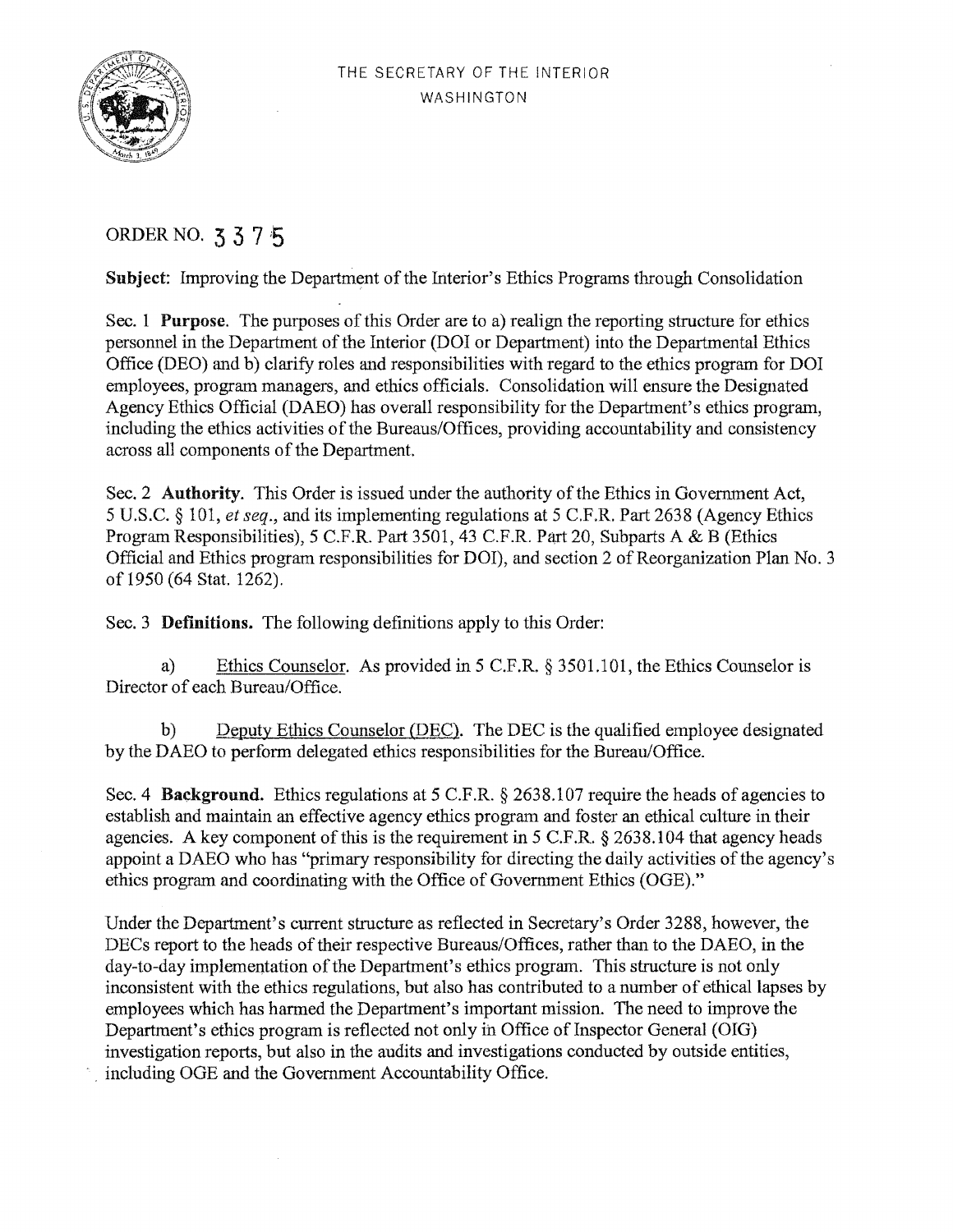This Order realigns the reporting structure for ethics personnel and consolidates funding for the ethics program. Specifically, such realignment and consolidation will a) increase consistency in the standards and quality of ethics advice and counseling, financial disclosure reviews, identification of conflicts of interest, and training and education provided to all DOI employees; b) reduce unnecessary structural barriers, which will result in enhanced accountability and increased compliance with ethics statutes and regulations;

c) develop governmental ethics expertise among ethics personnel; and d) enhance the independence of ethics officials and the ethics program.

## Sec. 5 **Realignment and Consolidation of DO** I's **Ethics Program.**

# a) Organizational Changes.

1) No later than December 31, 2019, all full-time employees, other than those assigned to OIG and the National Indian Gaming Commission (NIGC), who are, as of the date of this Order, assigned to support Bureau/Office ethics programs, including DECs, Associate Ethics Counselors, Assistant Ethics Counselors, Financial Disclosure Specialists, Ethics Specialists, Ethics Assistants, or any other positions in which the provision of ethics-related services is a primary component of the employee's work duties, will be reassigned to the DEO within the Office of the Solicitor (SOL). Ethics employees of the OIG and the NIGC are excluded.

2) The DEO shall remain within SOL's Immediate Office, and the DAEO shall continue to report directly to the Solicitor, with ready access to the Secretary.

3) DECs will directly report to a DEO manager supervised by the DAEO, who has overall responsibility over the Department's ethics program.

4) The DEO, with its consolidated staff, will be funded through Reimbursable Service Agreements (RSAs) between the Bureaus/Offices and SOL.

## b) Consolidation Responsibilities.

1) The Solicitor will oversee consolidation of the ethics programs into SOL and reassignment of all Bureau/Office ethics personnel.

2) Assistant Secretaries within their respective program areas will be responsible for effecting the transfer of personnel, funds, and property to implement the provisions of this Order.

3) The Chief Information Officer (CIO) will support the DEO's technology needs related to consolidation, including transitioning all ethics employee records to the DEO and ensuring requisite information technology access for reassigned ethics personnel, no later than December 31, 2019.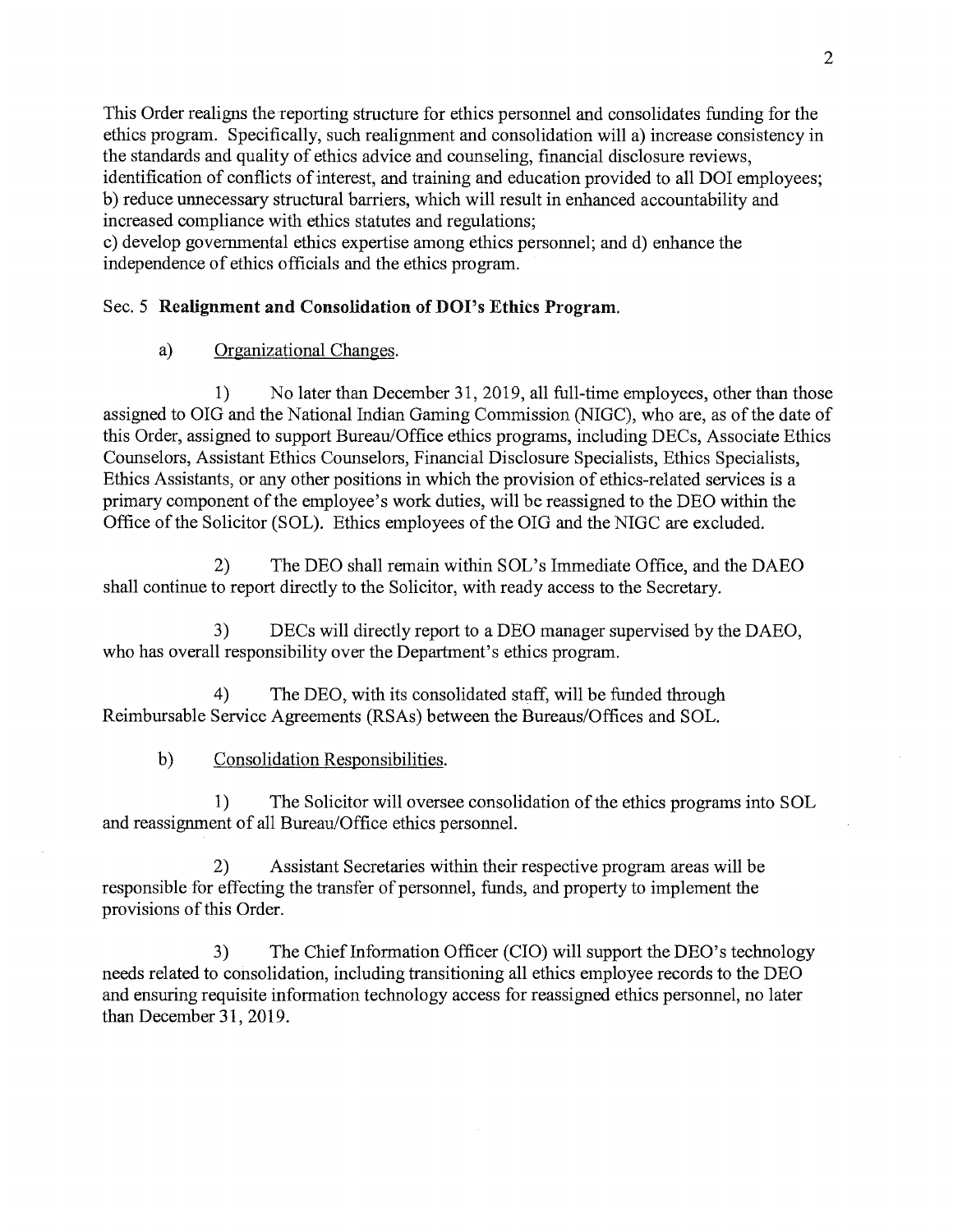4) All Bureau/Office Directors, excluding the heads of OIG and the NIGC will:

i) Ensure human resource support to complete personnel actions for reassignments and transition of any open hiring actions to DEO by December 31, 2019.

· ii) Ensure Associate CIO support for ethics personnel impacted by the consolidation to promote a seamless transition by December 31, 2019.

iii) Provide adequate financial support through RSAs to cover salaries, benefits, awards, indirect costs (including IT costs for the transition), travel, training, and other related expenses of ethics personnel.

5) The Director, DEO/DAEO will:

i) In consultation with the SOL Division of General Law and OGE, revise DOI ethics regulations to ensure conformance with this Order and otherwise, as appropriate.

ii) Assume control of hiring additional ethics staff and managing existing ethics staff for the DOI ethics program.

iii) Consult with Bureau/Office Directors regarding the development ofRSAs to support the ethics program needs of the Department.

#### Sec. 6 **Officials' Responsibilities for the Ethics Program.**

a) Solicitor. The Solicitor will support resource and administrative needs of the DEO, including additional hiring initiatives as needed.

b) Assistant Secretaries. Assistant Secretaries will:

1) Provide oversight and management to ensure that their respective Bureau/Office Directors fully comply with this Order.

2) Consult with Bureau/Office Directors to provide input into the ethics program services provided by the DEO and recommend additional enhancements as necessary.

c) Inspector General. In addition to the responsibilities outlined in section 6(e) of this Order for Bureau/Office Directors, the Inspector General will:

1) Consult with the DAEO regarding whether an OIG ethics official has the required skills and expertise to be designated as an ethics official, to the extent it is not inconsistent with section  $6(e)(1)(A)$  of the Inspector General Act.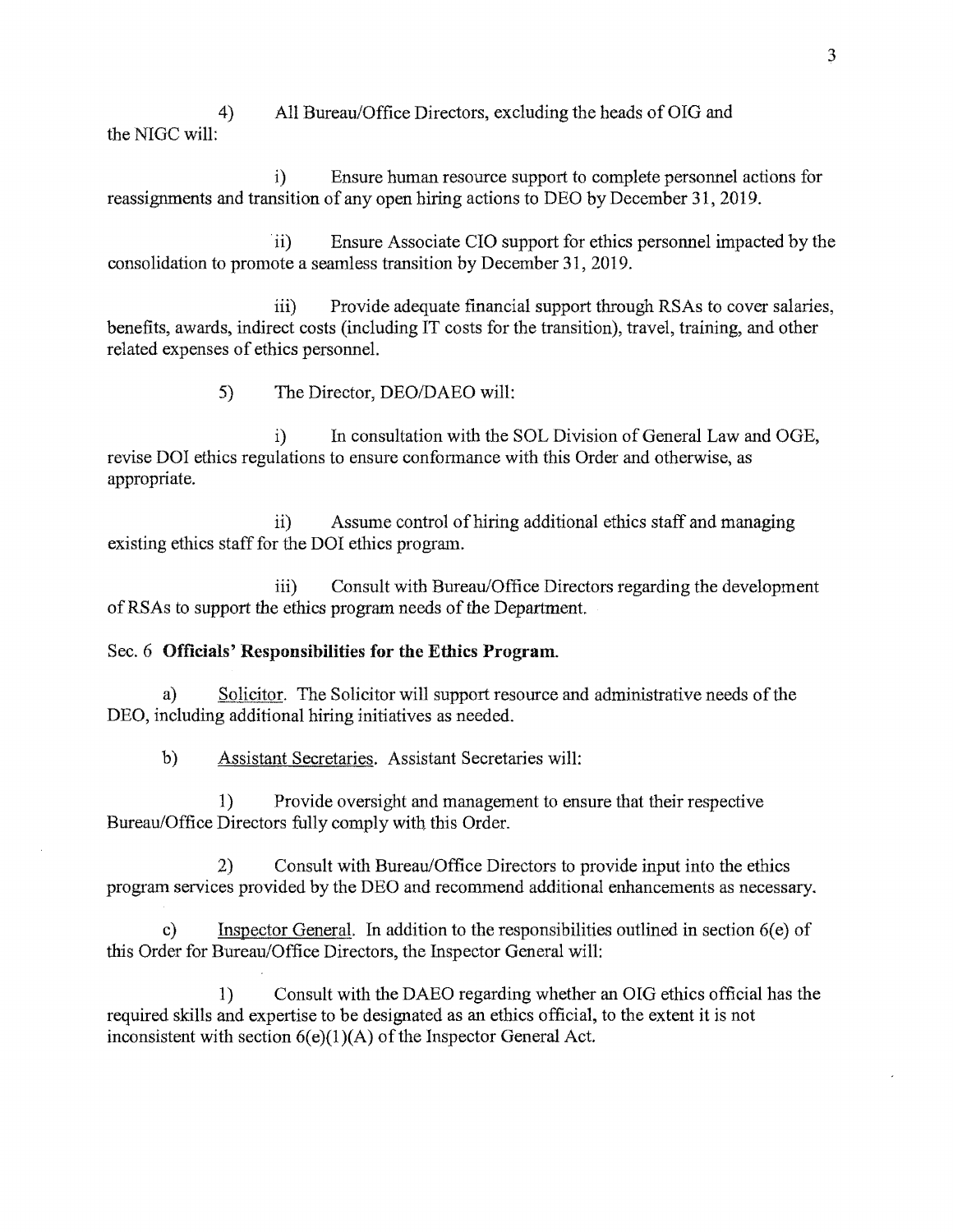2) Provide the respective OIG ethics official(s) with adequate support staff, as well as financial and technical resources to implement an ethics program fully compliant with 5 C.F.R. Part 2638, including the responsibilities vested in Inspectors General in 5 C.F.R. § 2638.106 and consistent with Department-wide ethics policies and program directions of the DAEO.

d) Chair, NIGC. In addition to the responsibilities outlined in section 6(e) of this Order for Bureau/Office Directors, the Chair of the NIGC will:

1) Designate ethics officials and other employees necessary to carry out the responsibilities of the ethics program, including a DEC, in consultation with the DAEO.

2) Provide the respective NIGC ethics official(s) with adequate support staff, as well as financial and technical resources, to implement an ethics program fully compliant with 5 C.F.R. Part 2638 and consistent with Department-wide ethics policies and program directions of the DAEO.

3) Consult with the DAEO with respect to any personnel actions affecting ethics officials, including, but not limited to, hiring, termination, performance management, and temporary or permanent reassignment.

e) Bureau/Office Directors (Ethics Counselors). Bureau/Office Directors are responsible for, and will exercise personal leadership in, ensuring an effective ethics program and fostering an ethical culture in Bureaus/Offices. As such, Bureau/Office Directors will:

1) Perform the responsibilities set forth for agency heads with respect to their Bureau/Office ethics program (5 C.F.R. Part 2638 and 43 C.F.R. Part 20), including:

i) Provide the DAEO with information, support, and cooperation necessary to accomplish the DAEO's responsibilities.

ii) Promptly notify the DAEO of the appointment, promotion, detail, and termination of all employees.

iii) When action is warranted, enforce Government ethics laws and regulations through appropriate referrals to the Inspector General or the Department of Justice, through investigations, and through disciplinary or corrective action.

iv) Require that violations of Government ethics laws and regulations or interference with the functioning of the agency ethics program, be appropriately considered in evaluating the performance of members of the Senior Executive Service, Senior Level personnel, and Scientific and Professional personnel.

2) Assist the DAEO and DEO with disseminating procedures and guidelines to adequately and systematically inform employees of the content, meaning, and importance of ethical conduct and other conduct regulation.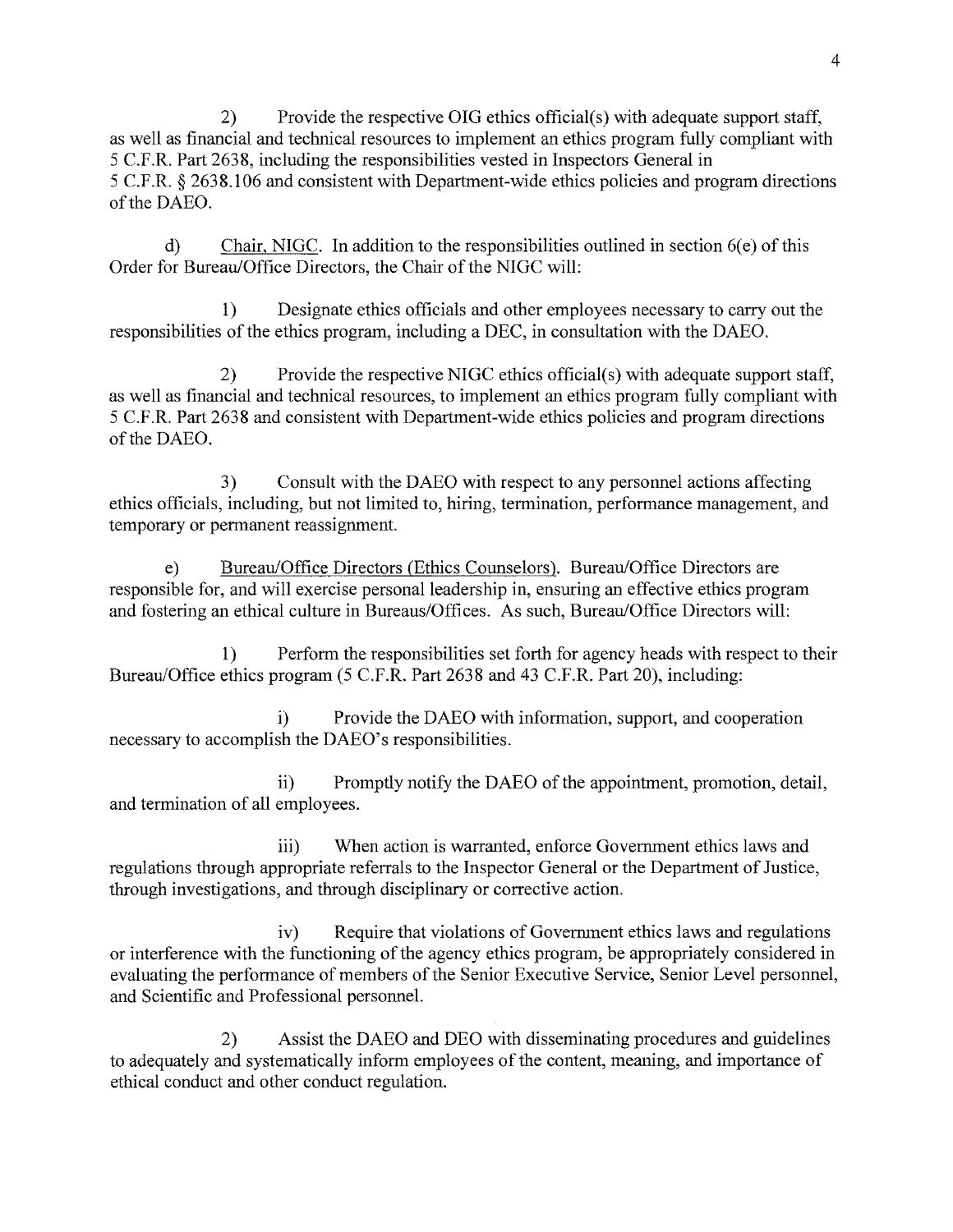2) Assist the DAEO and DEO with disseminating procedures and guidelines to adequately and systematically inform employees of the content, meaning, and importance of ethical conduct and other conduct regulation.

3) Support DEO management to ensure that all Bureau/Office employees have access to ethics resources, guidelines, training, and appropriately trained ethics officials.

4) Require supervisors and managers to work with the DEO and their assigned ethics counselors to adopt practices and procedures to ensure that appropriate controls are in place, including recusals, to avoid conflicts of interest.

5) Support DEO management in their efforts to collect and review financial disclosures from Bureau/Office employees.

6) Support the DEO in implementing procedures to solicit employee concerns and other appropriate feedback on personal or programmatic ethics matters.

7) Cooperate fully with all audit, documentation, and reporting requests from the DAEO or DEO and work with the assigned DEC to provide a calendar-year annual assessment of the ethics program to the DAEO.

8) Provide input into DEC annual performance plans, progress reviews, and rating narratives.

9) In consultation with the appropriate Assistant Secretary, provide regular input into the ethics program services provided by the DEO and recommend additional modifications or enhancements as necessary.

f) Director, DEO/DAEO. The Director, DEO/DAEO will:

1) Perform the responsibilities set forth in  $5$  C.F.R.  $\S$  2638.104 in a consistent manner across the Department, including providing advice and counsel to Department employees, directing an effective ethics education and training program, and administering an effective financial disclosure program.

2) Carry out the Department's consolidated ethics program functions and management responsibilities.

3) Develop and oversee implementation of all ethics policies, procedures, and guidelines across the Department, including Department-wide policies, as well as Bureau/Office-specific ethics policies, if necessary.

4) Designate roles and responsibilities for employees in the DEO, including the DEC for each Bureau/Office and other ethics officials, consistent with 5 C.F.R. § 2638.104(e).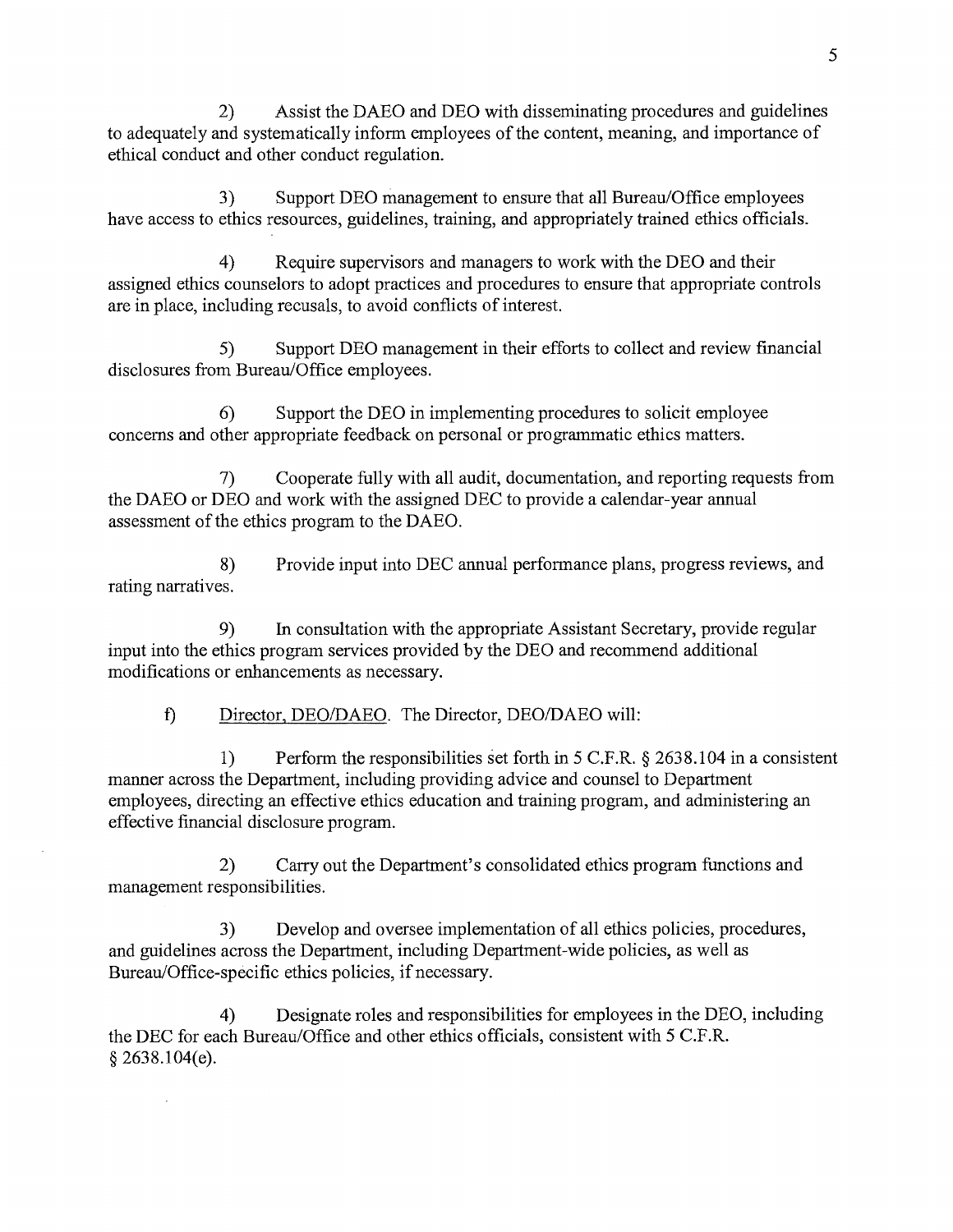5) Regularly consult with Assistant Secretaries and Bureau/Office Directors regarding ethics program service needs, both at Bureau/Office headquarters and in the regions, to fully meet requirements.

6) Regularly advise the Secretary and Bureau/Office Directors regarding all aspects of DOI's ethics program and overall compliance with this Order.

g) Supervisors. Supervisors will:

1) Fulfill the requirements of 5 C.F.R. § 2638.103.

2) Serve as models of ethical behavior for subordinates.

3) Help to ensure that subordinates are aware of their ethical obligations under the Standards of Conduct and Departmental supplemental ethics regulations.

4) Ensure that subordinates know how to contact ethics officials in the DEO and the OIG, as appropriate.

5) Work with the DEO to help resolve conflicts of interest and enforce Government ethics laws and regulations, including those requiring certain employees to file financial disclosure reports.

6) Assist the DEO, when requested, to evaluate potential conflicts of interest.

7) Assist the DEO and human resource officials to identify positions subject to financial disclosure requirements and continually update these determinations, as appropriate.

h) DOI Employees. It is the responsibility of each employee to be familiar with, and to comply with, all Federal statutes, Executive Orders, and regulations that govern his or her conduct. As such, DOI employees will:

1) Comply with all applicable ethics laws, regulations, and guidelines, including the 14 general principles of ethical conduct contained in Executive Order No. 12674 (as amended), 5 C.F.R.·Part 2635 (Standards of Ethical Conduct for Employees of the Executive Branch), 5 C.F.R. § 2638.102 (Government ethics responsibilities of employees), 5 C.F.R. § 2638.103 (Government ethics responsibilities of supervisors), 5 C.F.R. Part 3501 (Supplemental Standards of Ethical Conduct for Employees of the Department of the Interior), and 43 C.F.R. Part 20 (Employee Responsibilities and Conduct for the Department of the Interior).

2) Maintain high standards of honesty, integrity, impartiality, and conduct to ensure the proper performance of Government business and the continual trust and confidence of U.S. citizens in their Government.